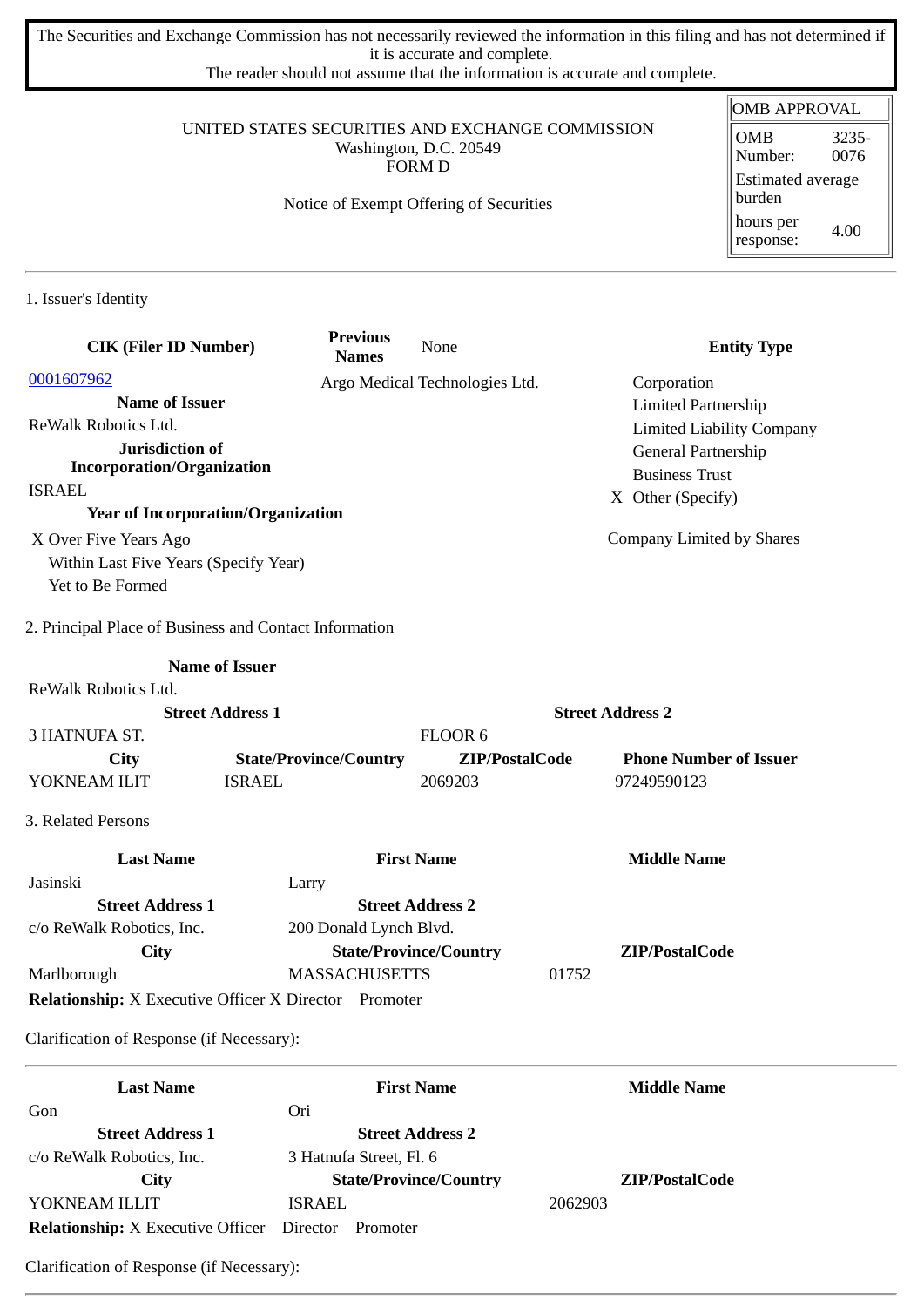| <b>Last Name</b>                                           | <b>First Name</b>                            | <b>Middle Name</b> |
|------------------------------------------------------------|----------------------------------------------|--------------------|
| Koren                                                      | Ofir                                         |                    |
| <b>Street Address 1</b>                                    | <b>Street Address 2</b>                      |                    |
| c/o ReWalk Robotics, Inc.                                  | 3 Hatnufa Street, Fl. 6                      |                    |
| <b>City</b>                                                | <b>State/Province/Country</b>                | ZIP/PostalCode     |
| YOKNEAM ILLIT                                              | <b>ISRAEL</b>                                | 2062903            |
| <b>Relationship:</b> X Executive Officer Director Promoter |                                              |                    |
| Clarification of Response (if Necessary):                  |                                              |                    |
| <b>Last Name</b>                                           | <b>First Name</b>                            | <b>Middle Name</b> |
| Dykan                                                      | Jeff                                         |                    |
| <b>Street Address 1</b>                                    | <b>Street Address 2</b>                      |                    |
| c/o ReWalk Robotics, Inc.                                  | 3 Hatnufa Street, Fl. 6                      |                    |
| <b>City</b>                                                | <b>State/Province/Country</b>                | ZIP/PostalCode     |
| YOKNEAM ILLIT                                              | <b>ISRAEL</b>                                | 2062903            |
| <b>Relationship:</b> Executive Officer X Director Promoter |                                              |                    |
| Clarification of Response (if Necessary):                  |                                              |                    |
| <b>Last Name</b>                                           | <b>First Name</b>                            | <b>Middle Name</b> |
| Engelhardt                                                 | Yohanan                                      |                    |
| <b>Street Address 1</b>                                    | <b>Street Address 2</b>                      |                    |
| c/o ReWalk Robotics, Inc.                                  | 3 Hatnufa Street, Fl. 6                      |                    |
| <b>City</b>                                                | <b>State/Province/Country</b>                | ZIP/PostalCode     |
| YOKNEAM ILLIT                                              | <b>ISRAEL</b>                                | 2062903            |
| Relationship: Executive Officer X Director Promoter        |                                              |                    |
| Clarification of Response (if Necessary):                  |                                              |                    |
| <b>Last Name</b>                                           | <b>First Name</b>                            | <b>Middle Name</b> |
| Poduska                                                    | John                                         | William            |
| <b>Street Address 1</b>                                    | <b>Street Address 2</b>                      |                    |
| c/o ReWalk Robotics, Inc.                                  | 200 Donald Lynch Blvd.                       |                    |
| <b>City</b>                                                | <b>State/Province/Country</b>                | ZIP/PostalCode     |
| Marlborough                                                | <b>MASSACHUSETTS</b>                         | 01752              |
| <b>Relationship:</b>                                       | <b>Executive Officer X Director Promoter</b> |                    |
| Clarification of Response (if Necessary):                  |                                              |                    |
| <b>Last Name</b>                                           | <b>First Name</b>                            | <b>Middle Name</b> |
| Weisman                                                    | Wayne                                        | <b>B.</b>          |
| <b>Street Address 1</b>                                    | <b>Street Address 2</b>                      |                    |
| c/o ReWalk Robotics, Inc.                                  | 200 Donald Lynch Blvd.                       |                    |
| City                                                       | <b>State/Province/Country</b>                | ZIP/PostalCode     |
| Marlborough                                                | <b>MASSACHUSETTS</b>                         | 01752              |
| Relationship: Executive Officer X Director Promoter        |                                              |                    |
| Clarification of Response (if Necessary):                  |                                              |                    |
| <b>Last Name</b>                                           | <b>First Name</b>                            | <b>Middle Name</b> |
| Ichiki                                                     | Yasushi                                      | <b>B.</b>          |
| <b>Street Address 1</b>                                    | <b>Street Address 2</b>                      |                    |
| c/o ReWalk Robotics, Inc.                                  | 3 Hatnufa Street, Fl. 6                      |                    |
| City                                                       | <b>State/Province/Country</b>                | ZIP/PostalCode     |
| YOKNEAM ILLIT                                              | <b>ISRAEL</b>                                | 2062903            |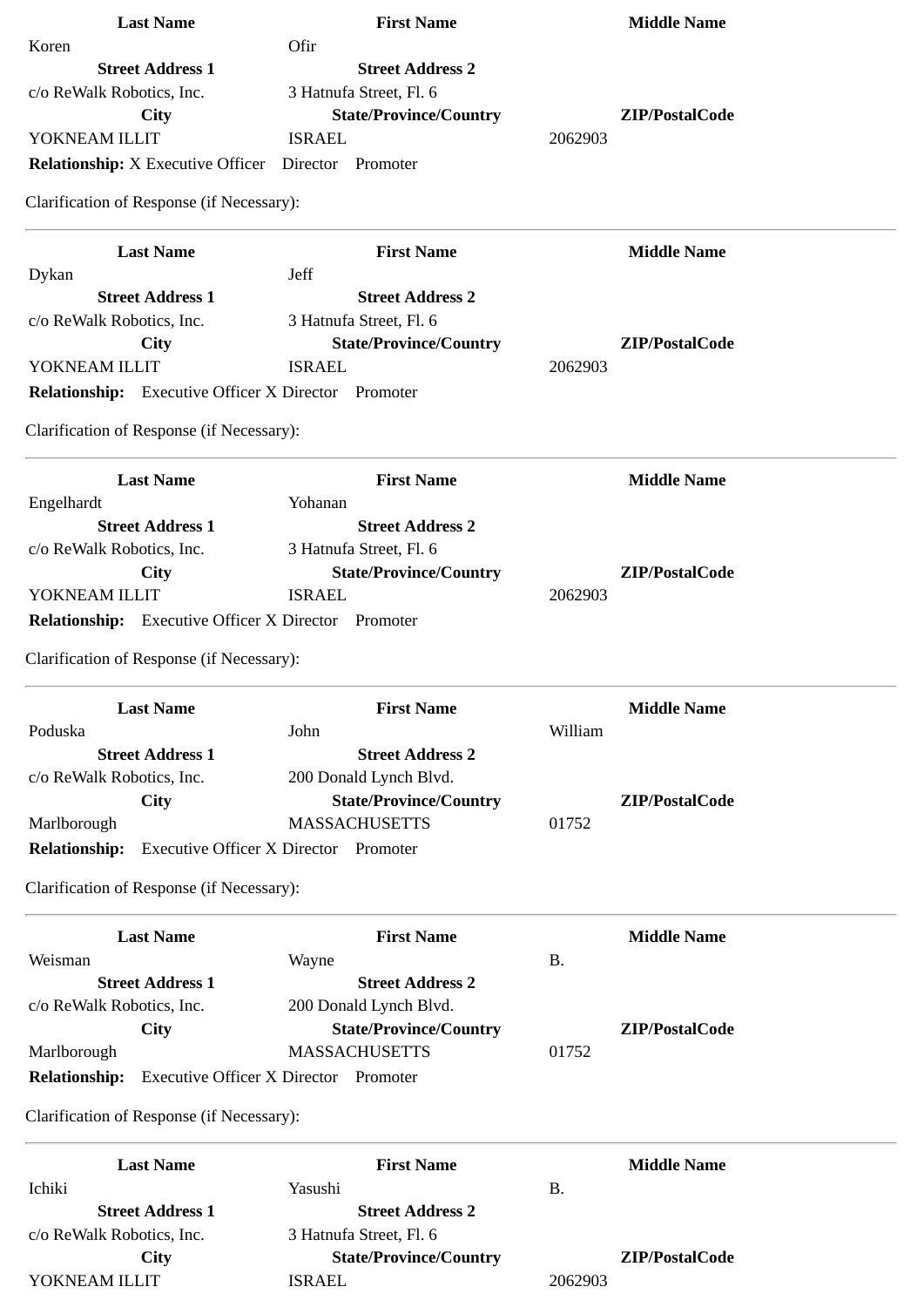## **Relationship:** Executive Officer X Director Promoter

Clarification of Response (if Necessary):

| <b>Last Name</b>          |                                                   | <b>First Name</b>             | <b>Middle Name</b>    |
|---------------------------|---------------------------------------------------|-------------------------------|-----------------------|
| Dan                       | Arik                                              | В.                            |                       |
| <b>Street Address 1</b>   |                                                   | <b>Street Address 2</b>       |                       |
| c/o ReWalk Robotics, Inc. | 3 Hatnufa Street, Fl. 6                           |                               |                       |
| City                      |                                                   | <b>State/Province/Country</b> | <b>ZIP/PostalCode</b> |
| YOKNEAM ILLIT             | <b>ISRAEL</b>                                     | 2062903                       |                       |
|                           | <b>Relationship:</b> Executive Officer X Director | Promoter                      |                       |

Clarification of Response (if Necessary):

## 4. Industry Group

| Agriculture                                                                                          |                                    | Health Care                | Retailing                 |  |
|------------------------------------------------------------------------------------------------------|------------------------------------|----------------------------|---------------------------|--|
| <b>Banking &amp; Financial Services</b>                                                              |                                    | X Biotechnology            | <b>Restaurants</b>        |  |
| <b>Commercial Banking</b>                                                                            |                                    | Health Insurance           | Technology                |  |
| Insurance                                                                                            |                                    | Hospitals & Physicians     | Computers                 |  |
| Investing<br><b>Investment Banking</b>                                                               |                                    | Pharmaceuticals            | Telecommunications        |  |
| Pooled Investment Fund                                                                               |                                    | Other Health Care          | Other Technology          |  |
| Is the issuer registered as<br>an investment company under<br>the Investment Company<br>Act of 1940? |                                    | Manufacturing              | Travel                    |  |
|                                                                                                      |                                    | Real Estate                | Airlines & Airports       |  |
|                                                                                                      |                                    | Commercial                 | Lodging & Conventions     |  |
| <b>Yes</b>                                                                                           | N <sub>0</sub>                     | Construction               | Tourism & Travel Services |  |
|                                                                                                      | Other Banking & Financial Services | <b>REITS &amp; Finance</b> | Other Travel              |  |
| <b>Business Services</b>                                                                             |                                    | Residential                | Other                     |  |
| Energy                                                                                               |                                    | Other Real Estate          |                           |  |
| Coal Mining                                                                                          |                                    |                            |                           |  |
| <b>Electric Utilities</b>                                                                            |                                    |                            |                           |  |

Energy Conservation

Environmental Services

Oil & Gas

Other Energy

# 5. Issuer Size

| <b>Revenue Range</b>             | <b>OR</b> | <b>Aggregate Net Asset Value Range</b> |
|----------------------------------|-----------|----------------------------------------|
| No Revenues                      |           | No Aggregate Net Asset Value           |
| $$1 - $1,000,000$                |           | $$1 - $5,000,000$                      |
| X \$1,000,001 - \$5,000,000      |           | \$5,000,001 - \$25,000,000             |
| $$5,000,001 -$<br>\$25,000,000   |           | $$25,000,001 - $50,000,000$            |
| $$25,000,001 -$<br>\$100,000,000 |           | \$50,000,001 - \$100,000,000           |
| Over \$100,000,000               |           | Over \$100,000,000                     |
| Decline to Disclose              |           | Decline to Disclose                    |
| Not Applicable                   |           | Not Applicable                         |
|                                  |           |                                        |

6. Federal Exemption(s) and Exclusion(s) Claimed (select all that apply)

Rule 504(b)(1) (not (i), (ii) or (iii)) Investment Company Act Section 3(c)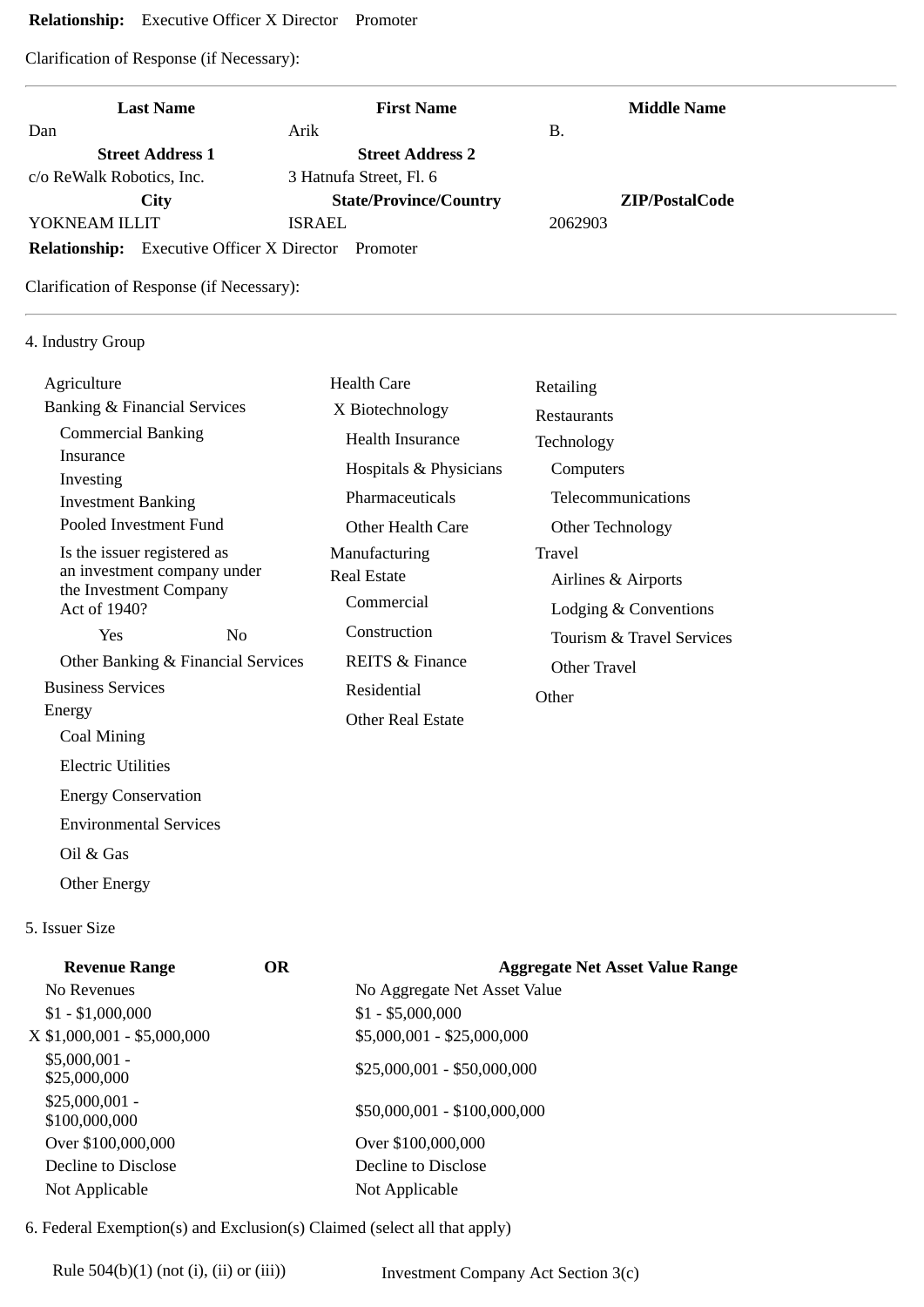| Rule 504 (b)(1)(i)<br>Rule 504 (b)(1)(ii)<br>Rule 504 (b)(1)(iii)                                                                                                |                      | Section $3(c)(1)$<br>Section $3(c)(2)$<br>Section $3(c)(3)$ | Section $3(c)(9)$<br>Section $3(c)(10)$<br>Section $3(c)(11)$   |          |                    |
|------------------------------------------------------------------------------------------------------------------------------------------------------------------|----------------------|-------------------------------------------------------------|-----------------------------------------------------------------|----------|--------------------|
| X Rule 506(b)                                                                                                                                                    |                      | Section $3(c)(4)$                                           | Section $3(c)(12)$                                              |          |                    |
| Rule $506(c)$<br>Securities Act Section 4(a)(5)                                                                                                                  |                      | Section $3(c)(5)$                                           | Section $3(c)(13)$                                              |          |                    |
|                                                                                                                                                                  |                      | Section $3(c)(6)$                                           | Section $3(c)(14)$                                              |          |                    |
|                                                                                                                                                                  | Section $3(c)(7)$    |                                                             |                                                                 |          |                    |
|                                                                                                                                                                  |                      |                                                             |                                                                 |          |                    |
| 7. Type of Filing                                                                                                                                                |                      |                                                             |                                                                 |          |                    |
| X New Notice Date of First Sale 2020-07-01<br>Amendment                                                                                                          |                      | First Sale Yet to Occur                                     |                                                                 |          |                    |
| 8. Duration of Offering                                                                                                                                          |                      |                                                             |                                                                 |          |                    |
| Does the Issuer intend this offering to last more than one year? X Yes                                                                                           |                      | No                                                          |                                                                 |          |                    |
| 9. Type(s) of Securities Offered (select all that apply)                                                                                                         |                      |                                                             |                                                                 |          |                    |
| X Equity<br>Debt                                                                                                                                                 |                      |                                                             | Pooled Investment Fund Interests<br>Tenant-in-Common Securities |          |                    |
| X Option, Warrant or Other Right to Acquire Another Security<br>X Security to be Acquired Upon Exercise of Option, Warrant or<br>Other Right to Acquire Security |                      | Other (describe)                                            | <b>Mineral Property Securities</b>                              |          |                    |
| 10. Business Combination Transaction                                                                                                                             |                      |                                                             |                                                                 |          |                    |
| Is this offering being made in connection with a business combination transaction, such<br>as a merger, acquisition or exchange offer?                           |                      |                                                             |                                                                 | Yes X No |                    |
| Clarification of Response (if Necessary):                                                                                                                        |                      |                                                             |                                                                 |          |                    |
| 11. Minimum Investment                                                                                                                                           |                      |                                                             |                                                                 |          |                    |
| Minimum investment accepted from any outside investor \$0 USD                                                                                                    |                      |                                                             |                                                                 |          |                    |
| 12. Sales Compensation                                                                                                                                           |                      |                                                             |                                                                 |          |                    |
| Recipient                                                                                                                                                        |                      | Recipient CRD Number None                                   |                                                                 |          |                    |
| H.C. Wainwright & Co., LLC                                                                                                                                       |                      | 375                                                         |                                                                 |          |                    |
| (Associated) Broker or Dealer X None                                                                                                                             |                      | Number                                                      | (Associated) Broker or Dealer CRD                               | X None   |                    |
| None                                                                                                                                                             |                      | None                                                        |                                                                 |          |                    |
| <b>Street Address 1</b><br>430 PARK AVENUE, 3RD FL.                                                                                                              |                      |                                                             | <b>Street Address 2</b>                                         |          |                    |
| City                                                                                                                                                             |                      | State/Province/Country                                      |                                                                 |          | ZIP/Postal<br>Code |
| <b>NEW YORK</b>                                                                                                                                                  |                      | <b>NEW YORK</b>                                             |                                                                 |          | 10022              |
| State(s) of Solicitation (select all that apply)<br>Check "All States" or check individual<br><b>States</b>                                                      | All<br><b>States</b> | X Foreign/non-US                                            |                                                                 |          |                    |
| CALIFORNIA<br>FLORIDA                                                                                                                                            |                      |                                                             |                                                                 |          |                    |
| NEW JERSEY                                                                                                                                                       |                      |                                                             |                                                                 |          |                    |
| NEW YORK<br><b>TEXAS</b>                                                                                                                                         |                      |                                                             |                                                                 |          |                    |
|                                                                                                                                                                  |                      |                                                             |                                                                 |          |                    |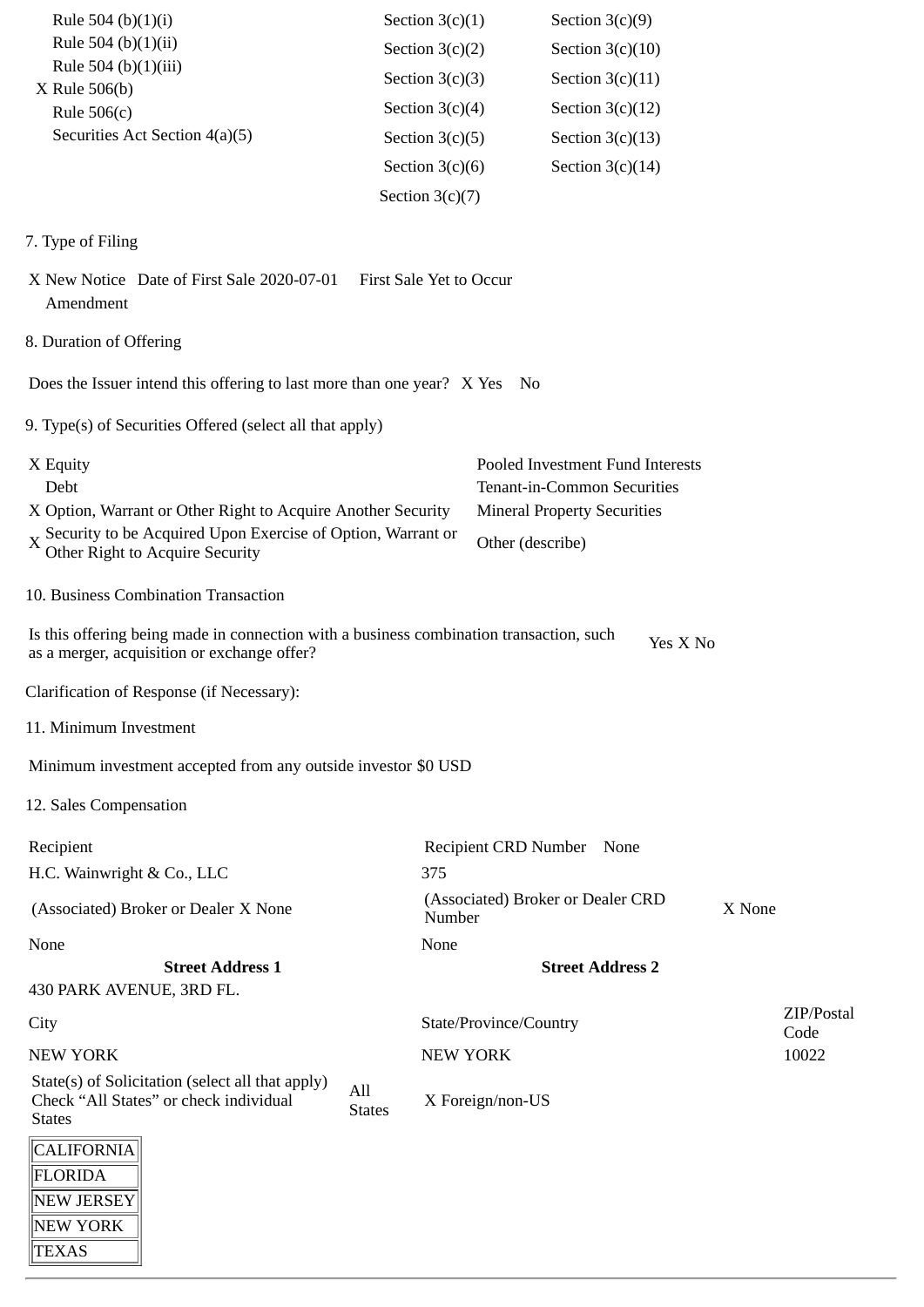| Recipient                                                                                                     |                      | Recipient CRD Number None                   |                 |
|---------------------------------------------------------------------------------------------------------------|----------------------|---------------------------------------------|-----------------|
| Michael Vasinkevich                                                                                           |                      | 2843810                                     |                 |
| (Associated) Broker or Dealer<br>None                                                                         |                      | (Associated) Broker or Dealer CRD<br>Number | None            |
| H.C. Wainwright & Co., LLC                                                                                    |                      | 375                                         |                 |
| <b>Street Address 1</b>                                                                                       |                      | <b>Street Address 2</b>                     |                 |
| 430 PARK AVENUE, 4TH FL.                                                                                      |                      |                                             |                 |
| City                                                                                                          |                      | State/Province/Country                      | ZIP/Postal Code |
| <b>NEW YORK</b>                                                                                               |                      | <b>NEW YORK</b>                             | 10022           |
| State(s) of Solicitation (select all that apply)<br>Check "All States" or check individual<br><b>States</b>   | All<br><b>States</b> | X Foreign/non-US                            |                 |
| <b>CALIFORNIA</b><br>FLORIDA<br>NEW YORK<br><b>TEXAS</b>                                                      |                      |                                             |                 |
|                                                                                                               |                      |                                             |                 |
| Recipient<br>Charles Worthman                                                                                 |                      | Recipient CRD Number None<br>5160596        |                 |
| (Associated) Broker or Dealer<br>None                                                                         |                      | (Associated) Broker or Dealer CRD<br>Number | None            |
| H.C. Wainwright & Co., LLC                                                                                    |                      | 375                                         |                 |
| <b>Street Address 1</b>                                                                                       |                      | <b>Street Address 2</b>                     |                 |
| 430 PARK AVENUE, 4TH FL.                                                                                      |                      |                                             |                 |
| City                                                                                                          |                      | State/Province/Country                      | ZIP/Postal Code |
| <b>NEW YORK</b>                                                                                               |                      | <b>NEW YORK</b>                             | 10022           |
| State(s) of Solicitation (select all that apply)<br>Check "All States" or check individual<br><b>States</b>   | All<br><b>States</b> | X Foreign/non-US                            |                 |
| $\overline{\phantom{a}}$<br><b>CALIFORNIA</b>                                                                 |                      |                                             |                 |
| FLORIDA<br>NEW YORK<br><b>TEXAS</b>                                                                           |                      |                                             |                 |
|                                                                                                               |                      |                                             |                 |
| Recipient<br>Craig Schwabe                                                                                    |                      | Recipient CRD Number None<br>3137679        |                 |
| (Associated) Broker or Dealer<br>None                                                                         |                      | (Associated) Broker or Dealer CRD<br>Number | None            |
| H.C. Wainwright & Co., LLC                                                                                    |                      | 375                                         |                 |
| <b>Street Address 1</b>                                                                                       |                      | <b>Street Address 2</b>                     |                 |
| 430 PARK AVENUE, 4TH FL.                                                                                      |                      |                                             |                 |
| City                                                                                                          |                      | State/Province/Country                      | ZIP/Postal Code |
| <b>NEW YORK</b><br>State(s) of Solicitation (select all that apply)<br>Check "All States" or check individual | All                  | <b>NEW YORK</b><br>X Foreign/non-US         | 10022           |
| <b>States</b>                                                                                                 | <b>States</b>        |                                             |                 |
| <b>CALIFORNIA</b><br>FLORIDA<br>NEW YORK<br>TEXAS                                                             |                      |                                             |                 |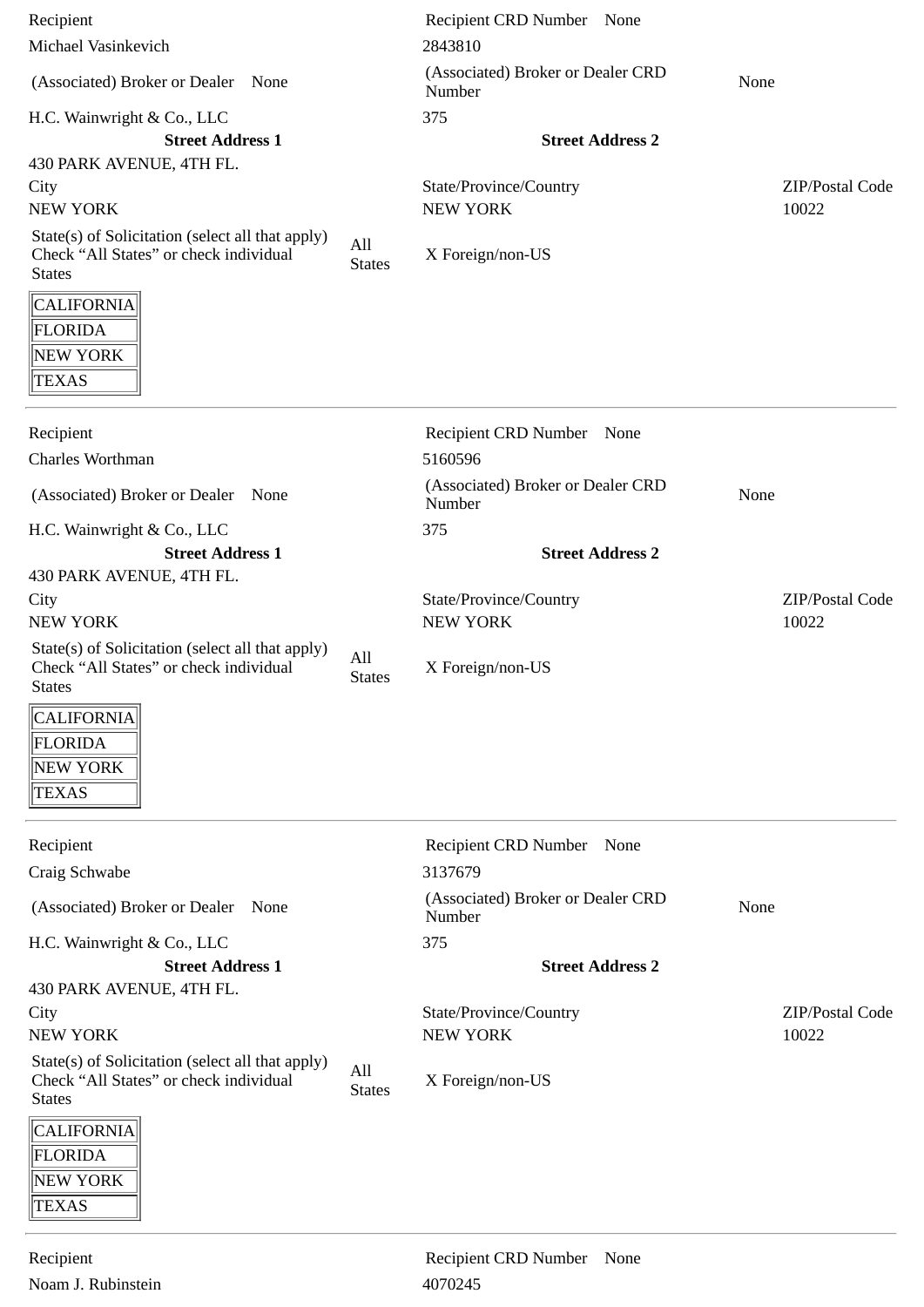| (Associated) Broker or Dealer<br>None                                                                       |                      | (Associated) Broker or Dealer CRD<br>Number | <b>None</b>            |
|-------------------------------------------------------------------------------------------------------------|----------------------|---------------------------------------------|------------------------|
| H.C. Wainwright & Co., LLC                                                                                  |                      | 375                                         |                        |
| <b>Street Address 1</b>                                                                                     |                      | <b>Street Address 2</b>                     |                        |
| 430 PARK AVENUE, 4TH FL.                                                                                    |                      |                                             |                        |
| City                                                                                                        |                      | State/Province/Country                      | <b>ZIP/Postal Code</b> |
| NEW YORK                                                                                                    |                      | <b>NEW YORK</b>                             | 10022                  |
| State(s) of Solicitation (select all that apply)<br>Check "All States" or check individual<br><b>States</b> | All<br><b>States</b> | X Foreign/non-US                            |                        |
| CALIFORNIA <br>FLORIDA<br>NEW YORK<br>TEXAS                                                                 |                      |                                             |                        |

13. Offering and Sales Amounts

Total Offering Amount \$8,845,690 USD or Indefinite Total Amount Sold \$4,500,006 USD Total Remaining to be Sold \$4,345,684 USD or Indefinite

Clarification of Response (if Necessary):

The issuer sold warrants to purchase ordinary shares at a purchase price of \$1.8225. The warrants have an exercise price of \$1.76. The number of shares underlying the warrants placed under Rule 506(b) is 2,469,139.

### 14. Investors

Select if securities in the offering have been or may be sold to persons who do not qualify as accredited investors, and enter the number of such non-accredited investors who already have invested in the offering. Regardless of whether securities in the offering have been or may be sold to persons who do not qualify as

accredited investors, enter the total number of investors who already have invested in the offering:

 $\vert$ 11

15. Sales Commissions & Finder's Fees Expenses

Provide separately the amounts of sales commissions and finders fees expenses, if any. If the amount of an expenditure is not known, provide an estimate and check the box next to the amount.

| <b>Sales Commissions</b> | \$765,001 USD Estimate |                  |
|--------------------------|------------------------|------------------|
| Finders' Fees            |                        | \$0 USD Estimate |

Clarification of Response (if Necessary):

Additionally, the issuer issued to the placement agent (and its designees) warrants to purchase up to 296,297 ordinary shares at an exercise price of \$2.2781. The issuer also agreed to pay the placement agent approximately \$72,900 for certain expenses.

16. Use of Proceeds

Provide the amount of the gross proceeds of the offering that has been or is proposed to be used for payments to any of the persons required to be named as executive officers, directors or promoters in response to Item 3 above. If the amount is unknown, provide an estimate and check the box next to the amount.

## \$0 USD Estimate

Clarification of Response (if Necessary):

Sales, marketing and reimbursement expenses related to market development activities of the Company's ReStore device, broadening third-party payor coverage, research and development costs and general corporate purposes.

Signature and Submission